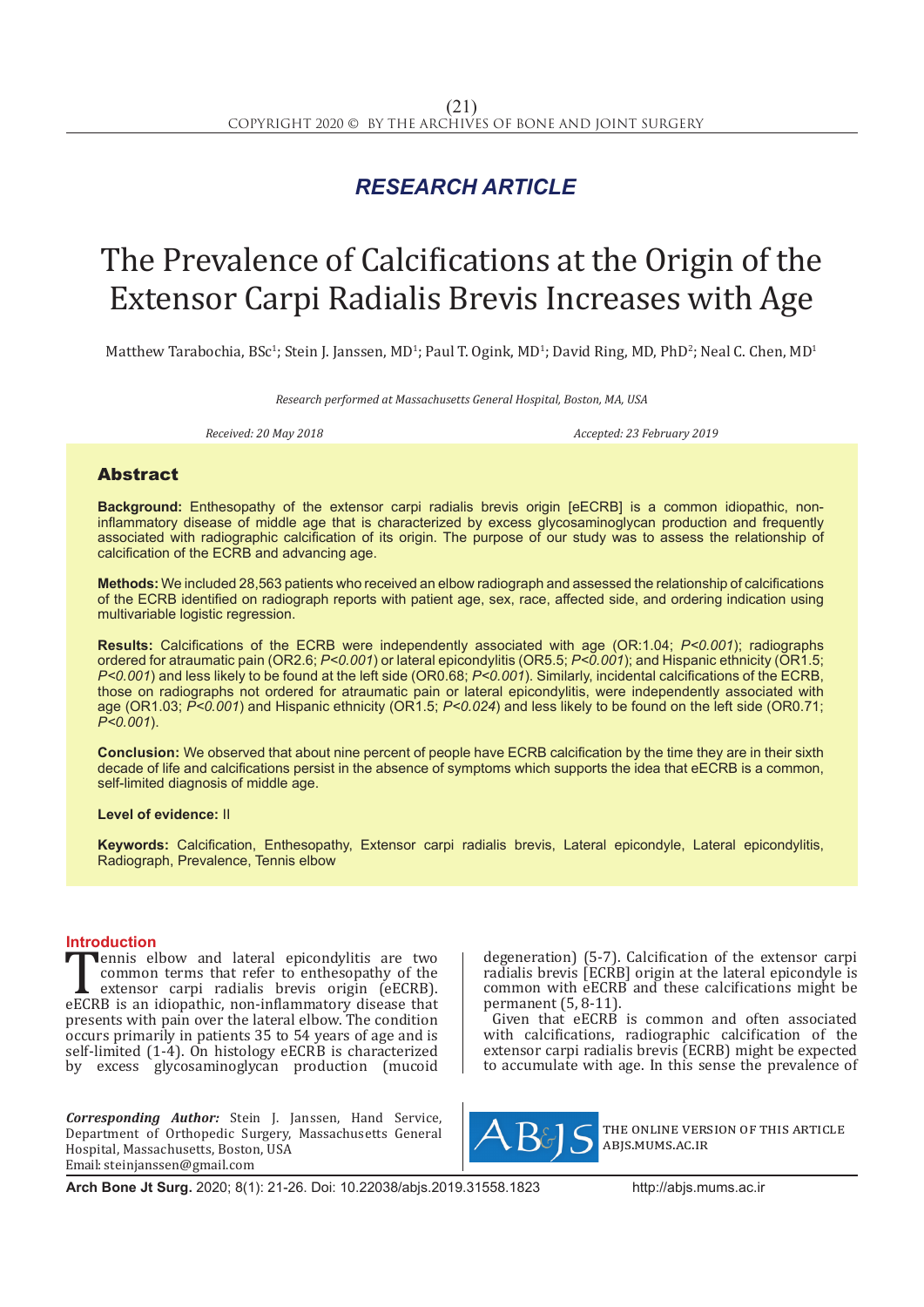calcification of the ECRB origin with age may serve as a surrogate for the cumulative lifetime prevalence of eECRB.

Our study tested the primary null hypothesis: the prevalence of ECRB calcifications is not associated with age accounting for other factors. Secondarily, we tested the null hypothesis: the prevalence of incidental calcifications of the ECRB is not related to age accounting for other factors.

#### **Materials and Methods**

#### *Study design and population*

After obtaining IRB approval, we searched the patient data registry of two tertiary care hospitals for all patients who had an elbow radiograph with at least two views (CPT codes 73070 and 73080) between January 1, 2005 and January 1, 2015. We included every patient greater than 18 years old who received an elbow radiograph at one of the two institutions. All patients with cancelled radiographs, radiographs completed at an outside institution, incomplete radiograph reports or radiographs ordered for a clinical mass or malignancy were excluded. All 28,563 eligible patients were included in this study. We only included the first elbow radiograph report for each patient to comply with the statistical assumption of independence.

#### *Outcomes*

Our primary outcome measure was calcific enthesopathy around the lateral epicondyle. We searched the first elbow radiograph report of every eligible patient for mention of calcifications, enthesopathy, the lateral epicondyle or the common extensor tendon, including synonyms and common misspellings: 4,983 (17%) reports were flagged and 1,236 (4.3%) of these patients had probable calcifications or changes at the lateral epicondyle not likely caused by trauma, inflammatory diseases, and/ or arthritis. We then manually reviewed the complete report text of all 1,236 patients with probable changes in the extensor tendon and found that 958 patients had an impression of calcification of the extensor tendon, 220 had findings consistent with calcifications of the extensor tendon, and 58 did not have calcifications within the extensor tendon. To assess the accuracy of our text search we randomly sampled 100 patients identified as not having calcifications of the extensor tendon at the lateral epicondyle and manually reviewed the report text for each patient. None of the 100 patient reports we reviewed had mention of extensor tendon calcification within their reports. To assess the accuracy of the radiology reports, two research fellows reviewed the elbow radiographs of 100 randomly selected patients with reported calcifications of the ECRB and 100 patients without reported calcifications. Of the 100 patients with calcifications in their report, 81 patients had calcifications about the lateral epicondyle on their radiograph. Of the 100 without calcifications noted in the report text, 8 patients had calcifications on their radiographs.

Our secondary outcome measure was incidental

(i.e. non-symptomatic) common extensor tendon calcifications, which included all radiographs not ordered to assess lateral epicondylitis or atraumatic elbow pain.

Our explanatory variables were age as a continuous variable, and sex, race, affected side, and the primary ordering indication for the radiograph as categorical variables. We identified patient age, sex, and race from the medical record and extracted the indication from the radiology report text.

The primary ordering indication for an elbow radiograph was determined by searching the "indications" section of each elbow radiograph report. When the primary ordering indication was unclear  $(n = 36)$ , the indication was manually reviewed. We identified patients who had an indication of lateral epicondylitis or atraumatic elbow pain to determine which calcifications were incidental or asymptomatic. We included patients with primary ordering indications of arthritis, tendinopathies, other painful conditions or isolated stiffness and/or swelling in a group called atraumatic pain. There were 16,564 (58%) radiographs ordered to assess trauma or followup of a surgery for trauma; 10,154 (36%) radiographs were ordered to assess atraumatic elbow pain; 949 (3.3%) radiographs did not have an ordering indication in the report, 522 (1.8%) were ordered for lateral epicondylitis or a synonym; and 374 (1.3%) radiographs were ordered for a diagnosis that did not fit into another category, e.g. – foreign body, evaluation of dialysis fistula, neuropathy [Table 1].

### *Statistical analysis*

We report frequencies with percentages for categorical variables and mean with standard deviation (SD) for continuous variables.

We used multivariable logistic regression analysis to assess the association between each explanatory variable and the response variables while adjusting for potential confounding. We report the odds ratio (OR), standard error (SE), and p-value for the regression analyses; a two-tailed p-value below 0.05 is considered significant.

### *Baseline characteristics*

The eligible patients averaged 50 (SD=18) years of age; 52% were men; and 75% were white. Radiology reports addressed the right elbow in 13,568 (48%) patients, the left elbow in 12,716 (45%) patients, and in 2,279 (8%) patients the report did not identify a side or described bilateral elbows. The most common ordering indication was trauma [Table 1]. Symptomatic and incidental calcifications peaked in prevalence when patients were 60 to 80 years of age. In our study population, 1,178 of 28,563 patients (4.1%, 95% confidence interval [95% CI], 3.9 – 4.4) had elbow radiograph reports describing elbow calcifications within the extensor tendon. When we excluded all patients with radiographs ordered for lateral epicondylitis or atraumatic pain (37% [10,676 out of  $28,563$ ]) we found that 486 of  $17,887$  patients had incidental extensor tendon calcifications identified on radiograph (2.7%, 95% CI, 2.5 – 3.0; Table 2).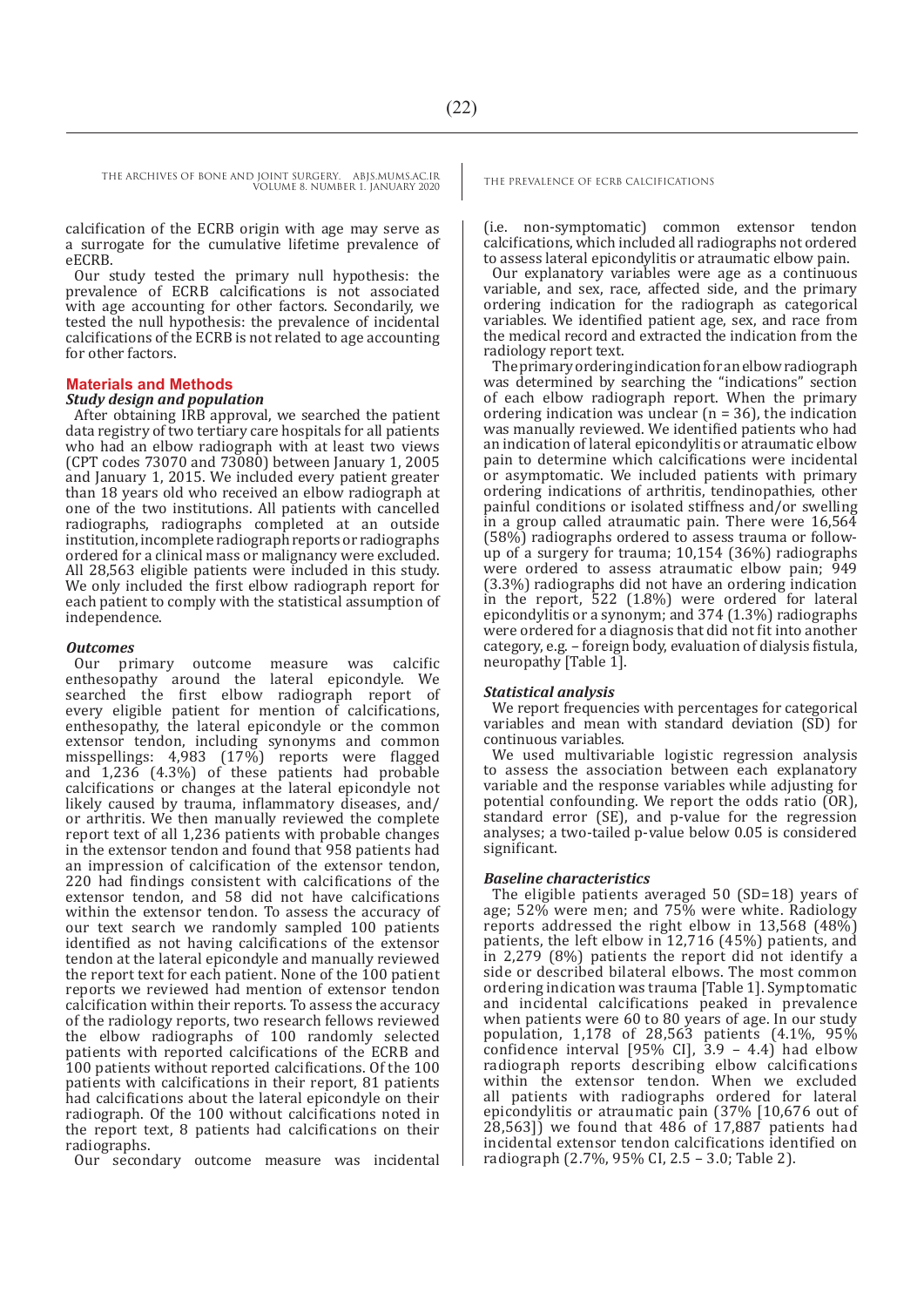| <b>Table 1. Baseline characteristics</b>                  | $n = 28,563$ |
|-----------------------------------------------------------|--------------|
|                                                           | Mean (SD)    |
| Age                                                       | 50(18)       |
|                                                           | n (%)        |
| Patients with no calcifications at the lateral epicondyle | 27,385 (96)  |
| Patients with calcifications at the lateral epicondyle    | 1,178(4.1)   |
| Indication*                                               |              |
| Trauma                                                    | 16,564 (58)  |
| Atraumatic pain*                                          | 10,154(36)   |
| No indication                                             | 949 (3.3)    |
| Lateral epicondylitis                                     | 522 (1.8)    |
| Other                                                     | 374 (1.3)    |
| <b>Sex</b>                                                |              |
| Men                                                       | 14,757 (52)  |
| Women                                                     | 13,806 (48)  |
| Race                                                      |              |
| White                                                     | 21,290 (75)  |
| Hispanic                                                  | 2,072(7.3)   |
| Black                                                     | 2,028 (7.1)  |
| Unknown                                                   | 1,308(4.6)   |
| Other                                                     | 1,004(3.5)   |
| Asian                                                     | 829 (2.9)    |
| Native American                                           | 32(0.11)     |
| <b>Affected Side</b>                                      |              |
| Right                                                     | 13,568 (48)  |
| Left                                                      | 12,716 (45)  |
| Not specified                                             | 2,279(8.0)   |

\*Atraumatic pain includes all radiographs ordered for elbow pain, painful conditions and/or stiffness and swelling.

| Table 2. Prevalence of calcifications of the ECRB with age. |           |      |      |     |     |                                                           |     |         |       |          |
|-------------------------------------------------------------|-----------|------|------|-----|-----|-----------------------------------------------------------|-----|---------|-------|----------|
| Age (years)                                                 | $10 - 20$ |      |      |     |     | 20 - 30 - 30 - 40 - 40 - 50 - 50 - 60 - 60 - 70 - 70 - 80 |     | 80 - 90 | $90+$ | $0 - 90$ |
| Calcifications (%)                                          | 0.00      | 0.37 | 0.80 | 3.5 | 5.8 | 8.7                                                       | 6.4 | 5.6     | 4.2   | 4.1      |
| Incidental calcifications* (%)                              | 0.00      | 0.30 | 0.59 | 2.1 | 3.9 | 5.6                                                       | 5.0 | 4.5     | 3.2   |          |

\* Incidental calcifications are defined as calcifications at the lateral epicondyle in the absence of atraumatic pain or lateral epicondylitis as an ordering indication; all patients with atraumatic pain or lateral epicondylitis were therefore excluded from these analyses.

#### **Results**

Age (OR 1.04; *P < 0.001*; 4% increase in likelihood per year over age 18); radiographs ordered for atraumatic pain (OR 2.6;  $P < 0.001$ ) or lateral epicondylitis (OR 5.5; *P<0.001*); and Hispanic ethnicity (OR 1.5; *P<0.001*) were independently associated with calcifications of the ECRB. The left elbow (OR 0.68; *P<0.001*) was less likely to have calcifications of the ECRB [Table 3 and

Figure 1].

Age (OR 1.03; *P<0.001*; 3% increase in likelihood per year over age 18) and Hispanic ethnicity (OR 1.5; *P<0.024*) were independently associated with incidental calcifications of the ECRB. Incidental calcifications were less likely to be found in the left ECRB (OR 0.71; *P<0.001*; Table 3 and Figure 1).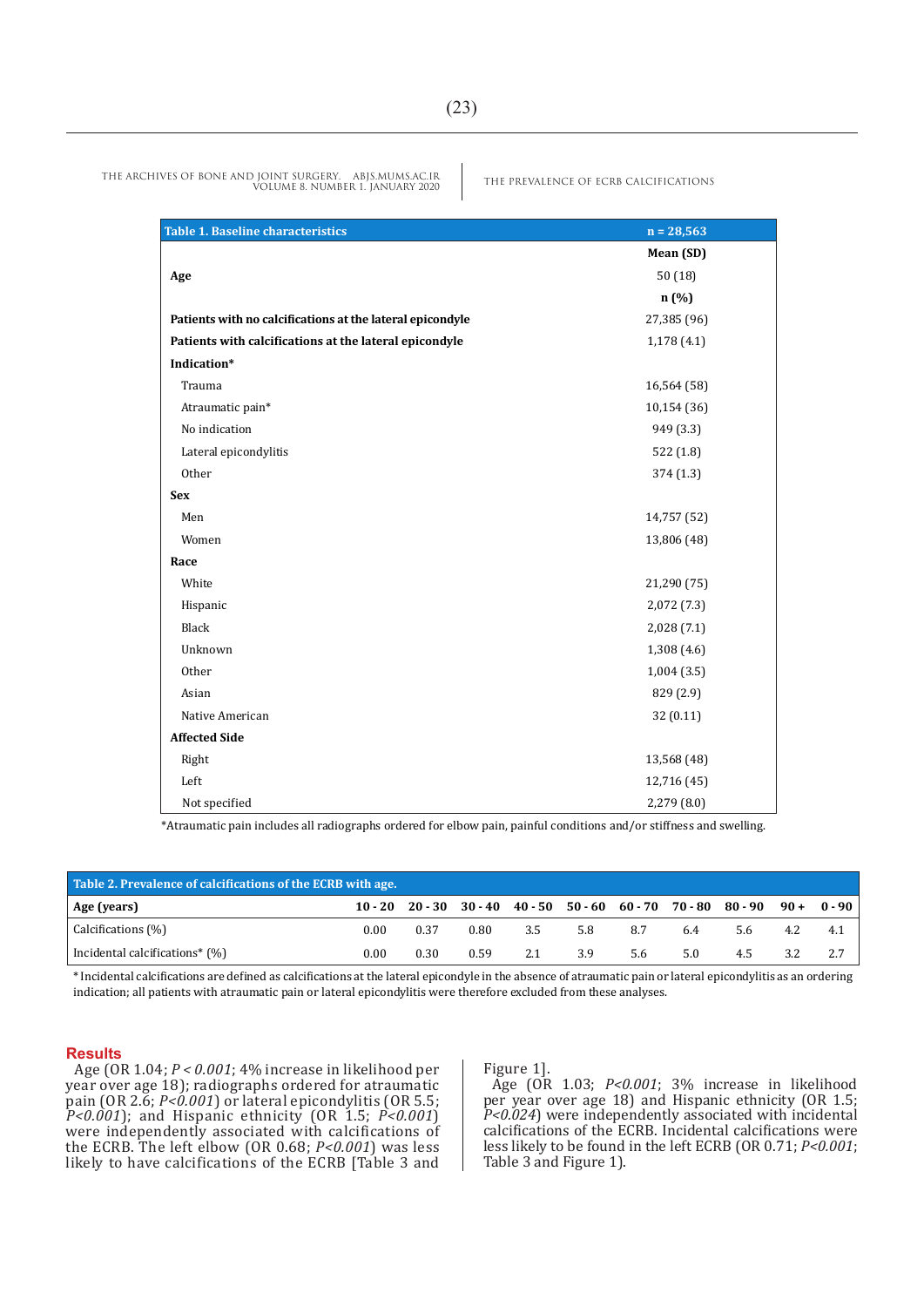

**Figure 1. Prevalence of calcification of the extensor carpi radialis brevis and incidental calcifications of the extensor carpi radialis brevis versus age.** 

#### **Discussion**

Calcifications about the lateral epicondyle are associated with eECRB and thought to be permanent (5, 8-11). The prevalence of calcification on elbow radiograph may reflect the cumulative lifetime incidence of clinical eECRB. We found that each year of age increases the odds of having ECRB calcifications. We also found that calcifications are more common on the right lateral epicondyle and in people of Hispanic ethnicity.

study has certain limitations. First, our retrospective cohort study design can only identify a relationship between age and calcification; it cannot address the specific cause of calcification. Second, we relied on reports written by the radiologists at the two institutions we reviewed. In the reports we reviewed, the calcifications of the ECRB were not systematically described with the same language as all radiologists from our two institutions were included. To ensure we captured all reports mentioning calcification of the ECRB, we included search terms for calcification or the ECRB and all synonyms and any common misspellings.

Third, we relied on searching report texts to identify the affected side and radiograph ordering indication. Based on manual review of the identified reports we are confident our search terms accurately identified indication and the affected side listed in the reports. However, we believe our estimate of incidental calcifications is conservative because we excluded all patients with atraumatic pain or epicondylitis as an indication. The one-word ordering indication "pain" was very common and we had no

way of knowing what part of the elbow the ordering provider referred to so we assumed all radiographs ordered for "pain" could represent eECRB. This may have led to exclusion of patients with symptomatic medial epicondylitis or ulnar neuropathy with incidental calcific enthesopathy. Fourth, we relied on radiologists reporting calcifications in each radiograph and there may be inter-radiologist variability of which we are unaware. The text descriptions were reasonably accurate on manual review of the radiographs, but there is some degree of error introduced by variation of radiographic interpretation. Some radiologists may omit commenting on calcifications which would decrease the prevalence. In addition, when double-checking radiographs, we used a different software system to view the DICOM images than the radiologists. It is possible that the radiologists were able to see calcifications that we could not see because they had a superior DICOM viewing platform. We do not anticipate that any over or under call would be significantly different than other institutions and or bias the prevalence based on age, side, race or ordering indication. Fifth, there may be differences in the quality of the radiographs read by radiologist in this study as our cohort includes patients who received radiographs over a ten-year period. Sixth, the majority of our cohort was white and lived in the Northeastern United States and therefore these results might not be generalizable to all populations or geographical regions. However, these limitations are counterbalanced by the number of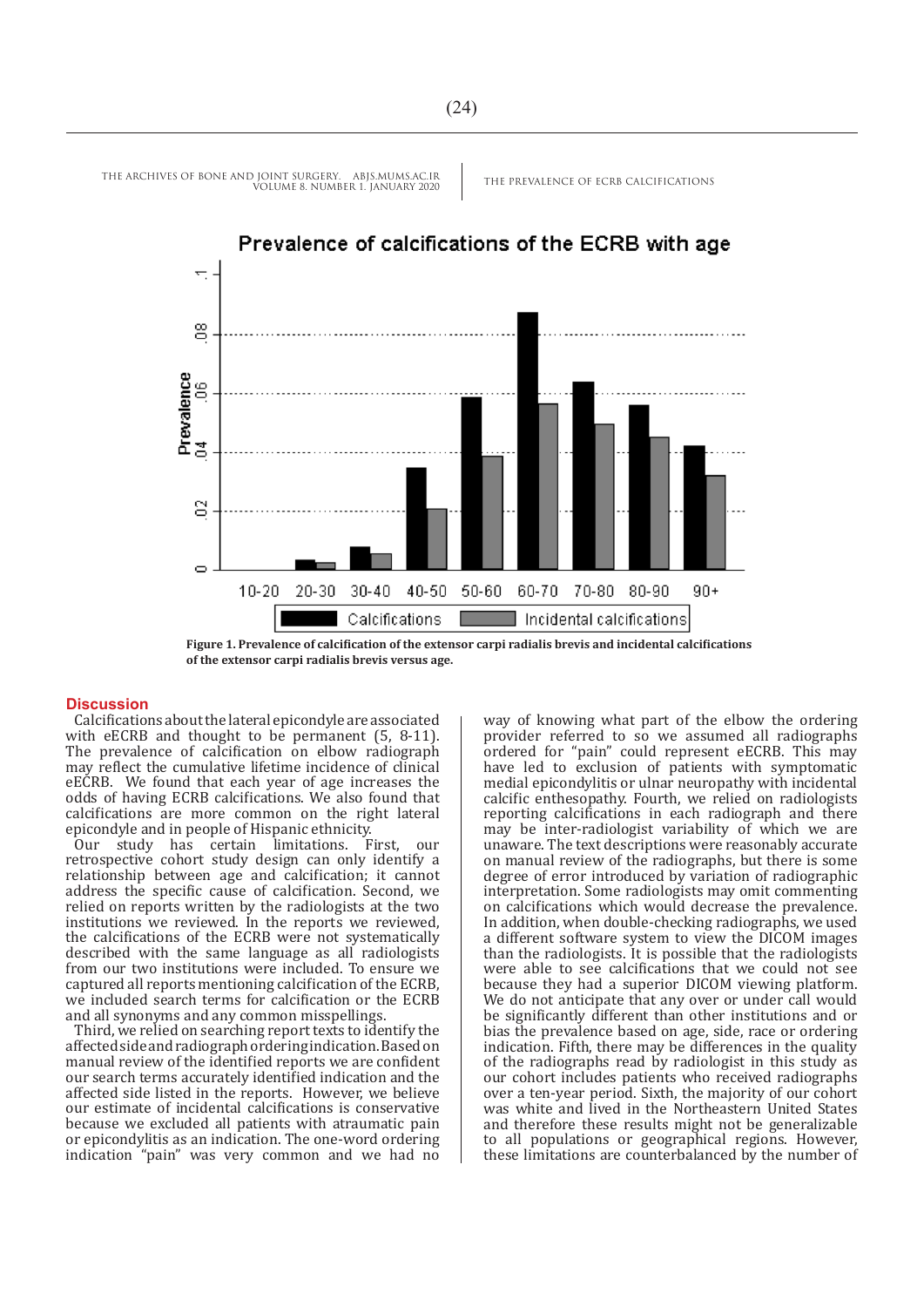| Table 3. Predictors of common extensor tendon calcifications |            |                                             |         |            |                                               |         |  |  |
|--------------------------------------------------------------|------------|---------------------------------------------|---------|------------|-----------------------------------------------|---------|--|--|
|                                                              |            | All ordering indications<br>$(n = 28, 563)$ |         |            | Incidental calcifications**<br>$(n = 17,887)$ |         |  |  |
|                                                              |            | <b>Multivariate Analysis</b>                |         |            | <b>Multivariate Analysis</b>                  |         |  |  |
|                                                              | Odds ratio | <b>Standard Error</b>                       | P-value | Odds ratio | <b>Standard Error</b>                         | P-value |  |  |
| Age                                                          | 1.04       | 0.0018                                      | < 0.001 | 1.03       | 0.0025                                        | < 0.001 |  |  |
| <b>Indication</b>                                            |            |                                             |         |            |                                               |         |  |  |
| Trauma                                                       | ref.       | ref.                                        | ref.    | ref.       | ref.                                          | ref.    |  |  |
| Atraumatic pain*                                             | 2.6        | 0.17                                        | < 0.001 | n/a        | n/a                                           | n/a     |  |  |
| No indication                                                | 1.0        | 0.21                                        | 0.96    | 1.01       | 0.21                                          | 0.98    |  |  |
| Lateral epicondylitis                                        | 5.5        | 0.80                                        | < 0.001 | n/a        | n/a                                           | n/a     |  |  |
| Other                                                        | 1.3        | 0.41                                        | 0.38    | 1.3        | 0.40                                          | 0.43    |  |  |
| <b>Sex</b>                                                   |            |                                             |         |            |                                               |         |  |  |
| Women                                                        | ref.       | ref.                                        | ref.    | ref.       | ref.                                          | ref.    |  |  |
| Men                                                          | 0.96       | 0.059                                       | 0.49    | 1.02       | 0.097                                         | 0.84    |  |  |
| Race                                                         |            |                                             |         |            |                                               |         |  |  |
| White                                                        | ref.       | ref.                                        | ref.    | ref.       | ref.                                          | ref.    |  |  |
| Black                                                        | 0.93       | 0.12                                        | 0.59    | 0.95       | 0.19                                          | 0.80    |  |  |
| Hispanic                                                     | 1.5        | 0.18                                        | < 0.001 | 1.5        | 0.27                                          | 0.024   |  |  |
| Asian                                                        | 1.0        | 0.20                                        | 0.93    | 1.5        | 0.39                                          | 0.14    |  |  |
| Native American                                              | 2.0        | 1.5                                         | 0.35    | 2.6        | 2.7                                           | 0.37    |  |  |
| Other                                                        | 0.97       | 0.19                                        | 0.89    | 0.96       | 0.29                                          | 0.88    |  |  |
| Unknown                                                      | 1.0        | 0.15                                        | 0.80    | 1.0        | 0.22                                          | 0.93    |  |  |
| <b>Affected Side</b>                                         |            |                                             |         |            |                                               |         |  |  |
| Right                                                        | ref.       | ref.                                        | ref.    | ref.       | ref.                                          | ref.    |  |  |
| Left                                                         | 0.68       | 0.044                                       | < 0.001 | 0.71       | 0.069                                         | < 0.001 |  |  |
| Not specified                                                | 0.96       | 0.10                                        | 0.70    | 0.90       | 0.16                                          | 0.56    |  |  |

ref. = reference group. n/a = not applicable.

\*Atraumatic pain includes all radiographs ordered for elbow pain, painful conditions and/or stiffness and swelling.

\*\* Incidental calcifications are defined as calcifications at the lateral epicondyle in the absence of atraumatic pain or lateral epicondylitis as an ordering indication; all patients with atraumatic pain or lateral epicondylitis were therefore excluded from these analyses.

patients in our research database. The large number of patients, radiologists, and institutions mitigates variation of radiographic interpretation and reporting. In addition, the large number of patients allows for a more robust statistical analysis than studies with smaller patient cohorts.

We found all calcifications of the ECRB were predicted by advancing age, the right elbow and Hispanic ethnicity. Previous studies were set up to suggest that calcifications of the ECRB are related to symptomatic eECRB. For instance, Edelson et al documented calcification on CT scans in 3 of 20 patients with no elbow symptoms and 6 of 10 patients with long-standing elbow symptoms (*P=0.003*), but there was no difference in patients with symptoms for less than one year (*P=0.73*) (9). Similarly, Levin et al compared ultrasound images of 25 elbows with symptoms of eECRB to 32 asymptomatic elbows and found calcifications of the common extensor tendons (OR 6.2; *P<0.05*) and adjacent bone irregularity (OR 4.8; *P<0.05*) were associated with symptoms. However, patients with symptomatic elbows were significantly older than asymptomatic elbows (10). It is difficult to compare our radiographic prevalences to prevalences based on symptoms such as Hamilton et. al., (twice as common on the right side; similar numbers of men and women) (1) and Owens et al (fewer black patients) (12). In our opinion, the racial findings are likely spurious because most of the patients were white.

Secondarily we found that incidental calcifications of the ECRB were predicted by advancing age, the